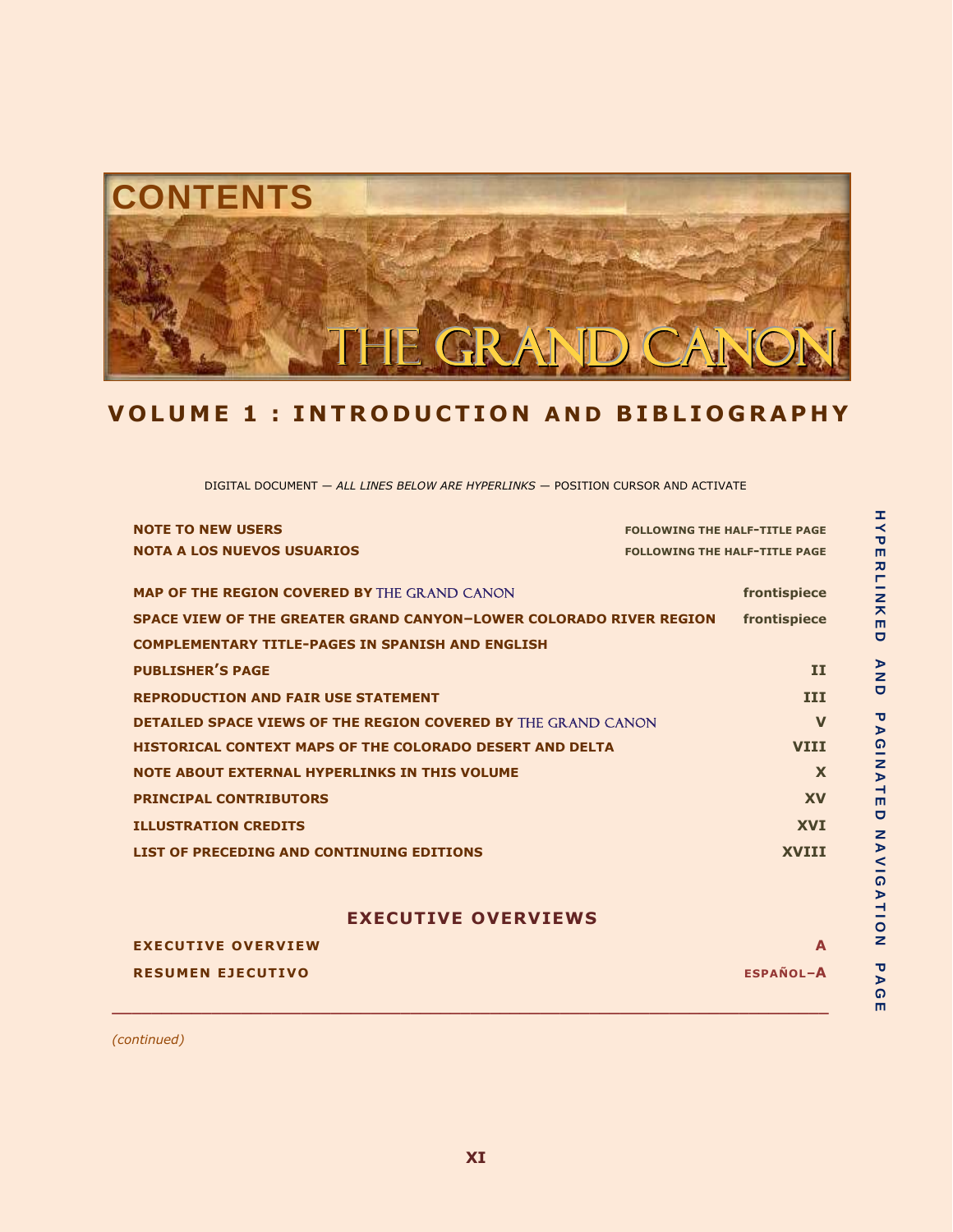## • THE GRAND CANON •



**INTRODUCTORY SECTION IS SEPARATELY PAGINATED**

| <b>PREAMBLE (Or, READ ME)</b> |  |  |
|-------------------------------|--|--|
|                               |  |  |

# **INTRODUCTION TO CONTENT AND COVERAGE**

| <b>ABSTRACT</b>                                                                        |     | 3              |
|----------------------------------------------------------------------------------------|-----|----------------|
| <b>RESUMEN</b>                                                                         |     | 5              |
| <b>GENERAL NOTE TO THE INTRODUCTION</b>                                                |     | $\overline{z}$ |
| PURPOSE, ADMINISTRATIVE CONTEXT, AND UTILITY OF THIS WORK                              |     | 9              |
| <b>COVERAGE AND FORMAT OF THE BIBLIOGRAPHY</b>                                         |     | 49             |
| <b>Topical Coverage</b>                                                                | 50  |                |
| Geographical Coverage                                                                  | 76  |                |
| <b>Nomenclatural Clarifications</b>                                                    | 88  |                |
| Río Colorado and Colorado River                                                        | 88  |                |
| Puerto de Bucareli                                                                     | 91  |                |
| Boulder Dam and Hoover Dam                                                             | 91  |                |
| Notes About the Earliest Works (mid-16th Century)                                      | 92  |                |
| Ephemera, "Unpublished" and Web-Based Material                                         | 99  |                |
| <b>Newspapers</b>                                                                      | 103 |                |
| <b>Citations</b>                                                                       | 105 |                |
| Abbreviations and Acronyms                                                             | 118 |                |
| Abbreviations of Periodical and Serial Titles                                          | 121 |                |
| <b>Authors</b>                                                                         | 122 |                |
| <b>Dates</b>                                                                           | 128 |                |
| <b>Titles</b>                                                                          | 128 |                |
| <b>Editions</b>                                                                        | 131 |                |
| <b>Publications Printed on Demand</b>                                                  | 131 |                |
| United States Government Agencies                                                      | 133 |                |
| <b>Places of Publication</b>                                                           | 133 |                |
| <b>Diacritical Marks</b>                                                               | 135 |                |
| Foreign, Indigenous and Auxiliary Languages                                            | 135 |                |
| Translating and Transliterating                                                        | 139 |                |
| Brief Content Entirely Quoted, and References "in passing" and "passim"                | 148 |                |
| Taxonomic Nomenclature in Biology and Paleontology                                     | 149 |                |
| <b>Notes</b>                                                                           | 150 |                |
| Undetermined Information                                                               | 151 |                |
| <b>ITEM NUMBERS</b>                                                                    | 152 |                |
| Cross-listings to Print Editions of the Grand Canyon-Lower Colorado River Bibliography | 152 |                |
| Cross-listings to Reference Lists                                                      | 154 |                |
| <b>Ideas for Continuing Work</b>                                                       | 163 |                |
| <b>AUTHOR PSEUDONYMS, PSYCHONYMS AND VARIANT NAMES</b>                                 |     | 171            |
| <b>PERIODICALS AND SERIALS CITED</b>                                                   |     | 177            |
| SOURCES OF ACADEMIC THESES AND DISSERTATIONS                                           |     | 459            |
| NAME CHANGES AND NUMERATION NOTES FOR SELECTED PERIODICALS AND SERIALS                 |     | 471            |
|                                                                                        |     |                |

 *(continued)*